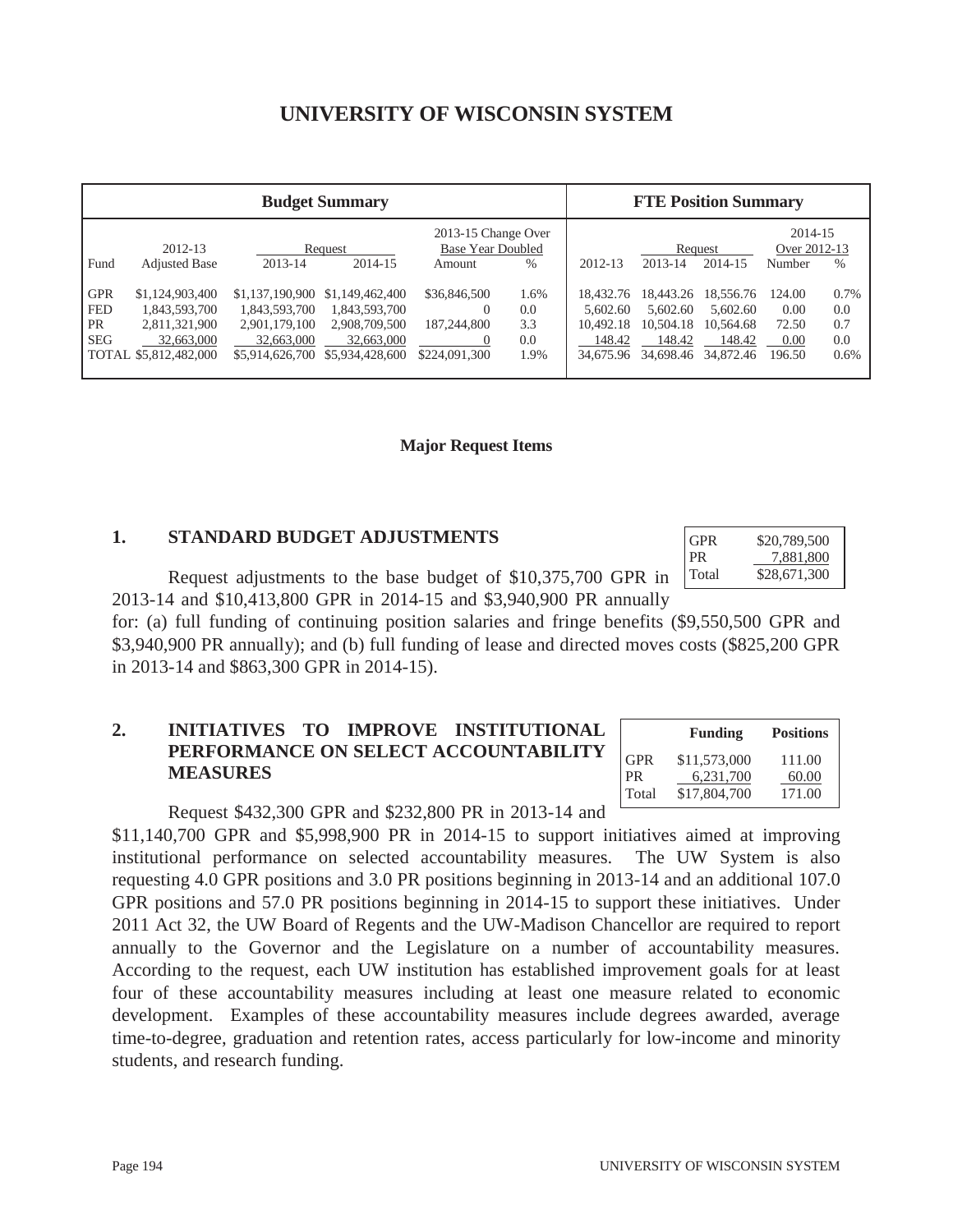## **3. FLEXIBLE DEGREE PROGRAM**

 Request \$650,000 GPR and \$350,000 PR in 2013-14 and \$1,300,000 GPR and \$700,000 PR in 2014-15 and 6.5 GPR positions and 3.5 PR positions beginning in 2013-14 and an

additional 6.5 GPR positions and 3.5 PR positions beginning in 2014-15 for the development of a flexible degree program targeted at adult learners. The proposed degree program would be self-paced and competency-based meaning that students could be awarded credit for demonstrating college-level competencies learned independently or through employment. According to the request, the UW flexible degree program would provide a high-quality, affordable alternative to existing self-paced and competency-based degree programs offered by national companies.

#### **4. LAWTON AND ADVANCED OPPORTUNITY PROGRAMS**

Request \$371,700 in 2013-14 and \$763,800 in 2014-15 to increase funding for the Lawton minority undergraduate retention grant program and \$457,800 in 2013-14 and \$940,700 in 2014-15 to increase funding for the Advanced Opportunity Program (AOP). The AOP provides grants to minority and economically disadvantaged students enrolled at UW System institutions. Both programs are funded through the UW System's general program operations appropriation. Based on information provided by UW System, Lawton program funding was \$6,757,900 and AOP funding was \$8,322,800 in 2012-13. The requested funding would increase funding for the Lawton program and AOP by 5.5% annually.

#### **5. ADJUST PR GENERAL PROGRAM OPERATIONS APPROPRIATION TO REFLECT 2012-13 OPERATING LEVELS**  PR \$165,261,400

Request \$82,630,700 annually to reflect increases in 2012-13 in tuition revenue and revenues from self-supporting operations. The UW System's program revenue general program operations appropriation is an "all moneys received" appropriation meaning that all revenues may be spent regardless of the amount shown in the appropriation schedule.

### **6. STUDENT TECHNOLOGY FEE INCREASES**

Request \$2,121,400 in 2013-14 and \$3,535,700 in 2014-15 to reflect projected higher student technology fee revenues attributable to general tuition revenue growth. The student technology fee is set as a percentage of overall tuition (2.5% at Madison and 2.0% at all other institutions) and therefore fee revenues increase along with tuition.

# **7. SLH -- ALCOHOL AND DRUG TESTING**

Request \$398,600 annually from the driver improvement

|       | <b>Funding</b> | <b>Positions</b> |
|-------|----------------|------------------|
| GPR   | \$1,950,000    | 13.00            |
| PR    | 1,050,000      | 7.00             |
| Total | \$3,000,000    | 20.00            |

GPR \$2,534,000

|           | <b>Funding</b> | <b>Positions</b> |  |  |
|-----------|----------------|------------------|--|--|
| <b>PR</b> | \$797,200      | 3.00             |  |  |

PR \$5,657,100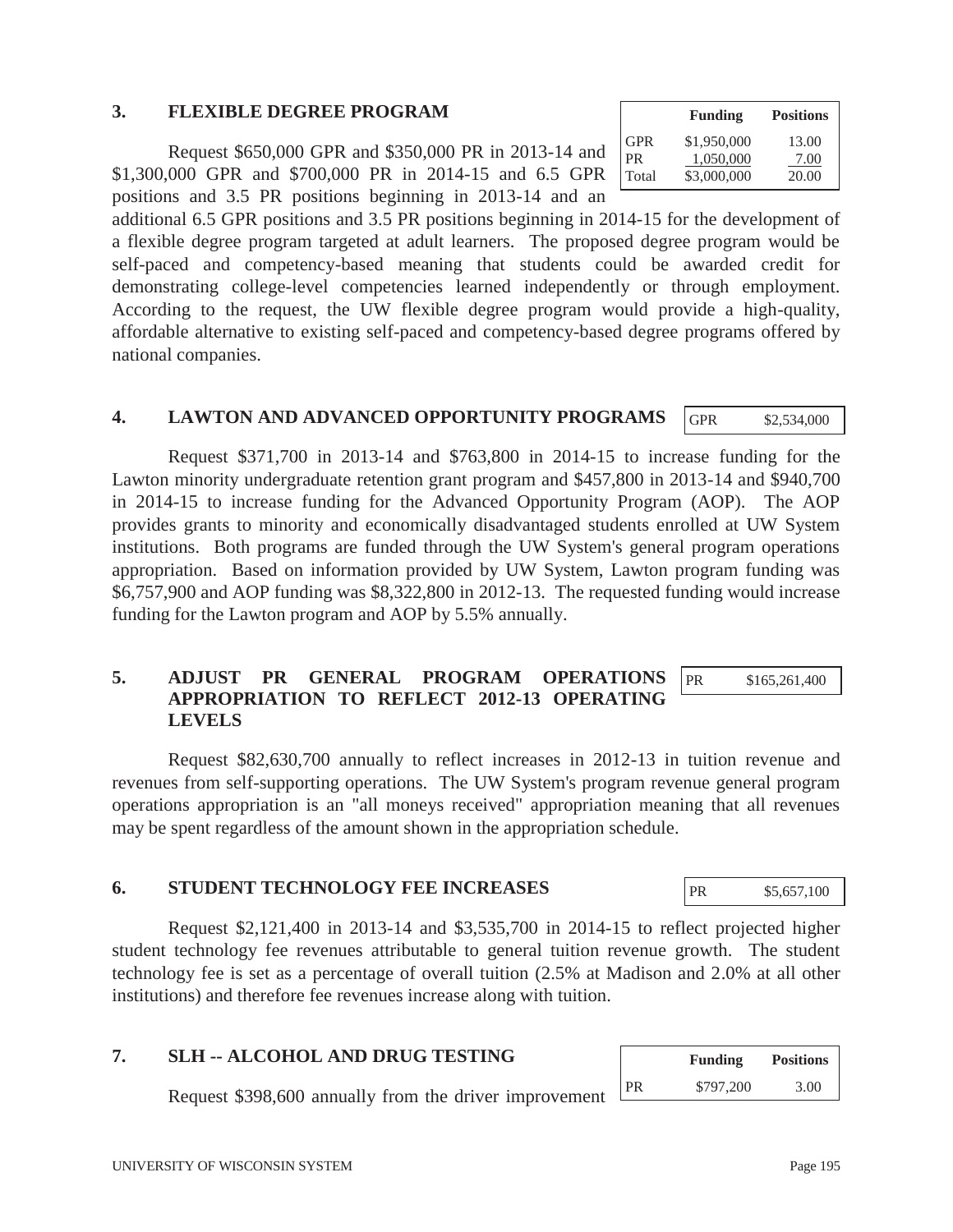fund and 3.0 analytical chemist positions beginning in 2013-14 for alcohol and drug testing by the State Laboratory of Hygiene (SLH) under the state's implied consent laws. The funding requested would support the salary and fringe benefit costs related to the requested positions (\$204,600 annually) and the rental of additional laboratory space, equipment maintenance, and testing supplies (\$194,000 annually). According to the information provided, the positions and funding requested would allow SLH to increase the number of samples tested, eliminate the current backlog of samples to be tested, and reduce testing turnaround time.

Under the implied consent laws, any person who drives or operates a motor vehicle on public highways is deemed to have consented to the testing of his or her breath, urine, or blood for alcohol, controlled substances, and other drugs. According to the information provided, SLH performs approximately 90% of implied consent alcohol and drug testing in the state. Implied consent testing is funded by a driver improvement surcharge which is imposed on all individuals who have been convicted of operating while intoxicated. Revenues from this surcharge are also used to fund education and law enforcement activities. If surcharge revenues are not otherwise increased, funding for these activities would have to be reduced in order to increase funding for alcohol and drug testing.

# **8. AQUACULTURE DEMONSTRATION FACILITY**

|    | <b>Funding</b> | <b>Positions</b> |  |  |
|----|----------------|------------------|--|--|
| PR | \$365,600      | 2.50             |  |  |

Request \$182,800 annually from tribal gaming revenues  $\perp$ 

and 2.5 positions beginning in 2013-14 for the Northern Aquaculture Demonstration Facility (NADF). The additional staff positions requested are as follows: (a) 1.0 aquaculture support specialist to assist with research and demonstration projects; (b) 1.0 aquaculture outreach specialist whose duties would include technology transfer, industry education, and economic development activities; and (c) 0.5 office operations associate to manage accounts, perform clerical responsibilities, and coordinate industry publications. Salaries and fringe benefits for these positions would total \$143,100 annually. The remaining \$39,700 requested would be used to fund increases in utility costs.

NADF is located in Bayfield and is a division of UW-Stevens Point. Funds provided through the state budget support the utility, supplies, maintenance, and staff costs of the facility while separate state, federal, and other grants support the facility's research, education, and public service activities. Base level funding for NADF is \$417,500.

# **9. AUTHORIZE THE BOARD OF REGENTS TO APPROVE COMPENSATION PLANS**

Request statutory language authorizing the Board of Regents and the UW-Madison Chancellor to approve compensation plans for UW employees.

Under current law, the Board of Regents makes recommendations regarding compensation and benefit adjustments for UW faculty and academic staff members to the Director of the Office of State Employment Relations (OSER). The OSER Director then submits a proposed compensation plan for UW faculty and academic staff to the Joint Committee on